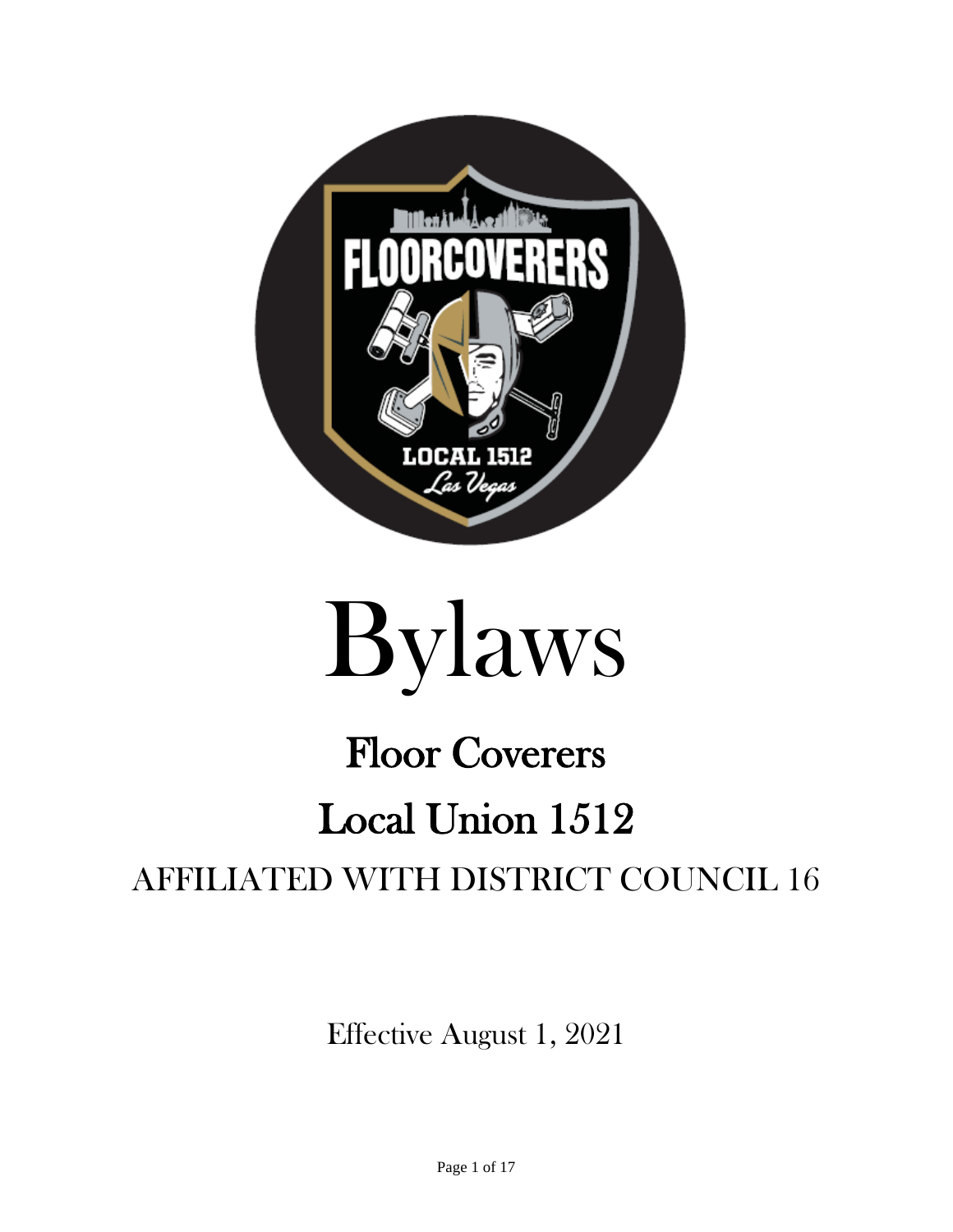## BYLAWS

## **LOCAL UNION 1512**

### **Floor Coverers**

#### **Article I. BYLAWS**

**Section 1.01** These Bylaws are subordinate to the provisions of the International Constitution of the International Union of Painters and Allied Trades (hereinafter called the "International Union") and the Bylaws of District Council 16. In the case of conflict between these Bylaws and the provisions of the International Constitution, the latter shall govern. In the case of conflict between these Bylaws and the District Council Bylaws, the latter shall govern.

#### **Article II. NAME**

**Section 2.01** This organization, a subordinate body of the International Union and an affiliated Local Union of District Council 16, shall be known as Floor Coverers Local Union 1512.

#### **Article III. JURISDICTION**

**Section 3.01** The territorial jurisdiction of this Local Union shall be as set forth in its Charter and as determined by the General Executive Board from time to time under Section 70 of the International Constitution, provided that the Local Union shall be guided within its jurisdiction by the directives of the District Council.

#### **Article IV. OBJECTS**

**Section 4.01** The objects of this Local Union shall be as set forth in the Preamble, and Sections 2 and 165 of the International Constitution.

#### **Article V. ELIGIBILITY FOR MEMBERSHIP**

**Section 5.01** Eligibility for membership in this Local Union shall be as set forth in the International Constitution and in policies adopted by the General Executive Board.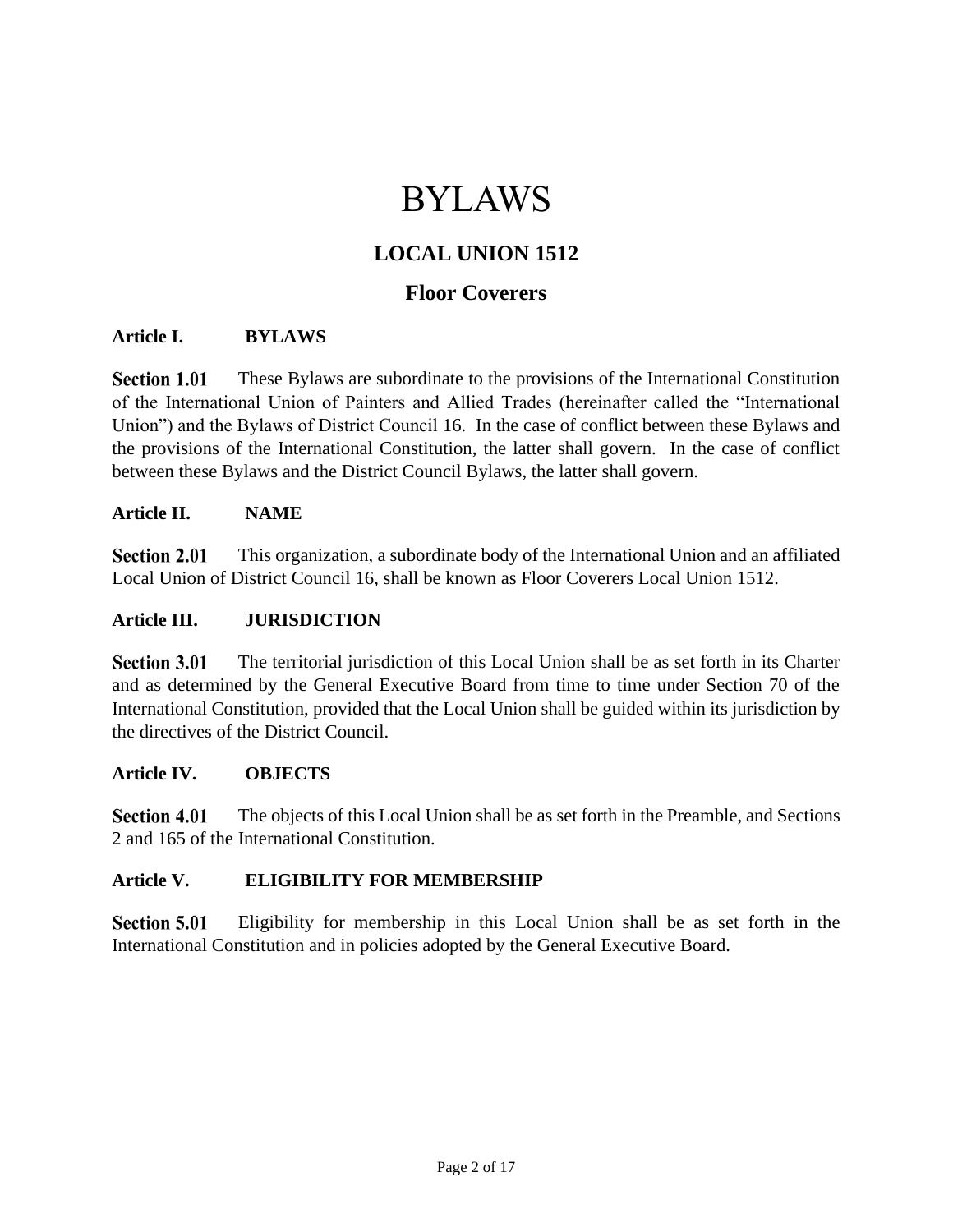#### **Article VI. OFFICERS**

**Section 6.01** Eligibility to hold office shall be as set forth in Sections 92(b) and 210 of the International Constitution.

Officers of this Local Union shall be as set forth in Section 185 of the **Section 6.02** International Constitution, and their duties shall be as set forth in the following sections of the International Constitution:

- (a) President: The duties of the President shall be as set forth in Sections 189-192.
- (b) Vice President: The duties of the Vice President shall be as set forth in Section 194.
- (c) Recording Secretary: The duties of the Recording Secretary shall be as set forth in Sections 195-197.
- (d) Financial Secretary: The duties of the Financial Secretary shall be as set forth in Sections 156(d), 198-202 and 211(d).
- (e) Treasurer: The duties of the Treasurer shall be as set forth in Section 203.
- (f) Trustees: The duties of the Trustees shall be as set forth in Sections 204-207.
- (g) Warden: The duties of the Warden shall be set forth in Section 208.
- (h) V.A.C. Coordinator: An appointed member or members, who shall serve to promote and coordinate in the Voluntary Activists Committee of District Council 16.

Section 6.03 When the District Council adopts the centralized Local Union dues, records and reporting plan outlined in Section 55 of the International Constitution, the following modifications will be in effect for dues collection, records, and reporting; and the Local Union officers' duties will be modified as outlined below.

- (a) Under the Dues Collection and Membership Reporting Plan adopted by Local Union 1512 pursuant to Article XVI of the District Council 16 Bylaws, the Business Manager/Secretary-Treasurer of District Council 16 performs many of the functions of the Financial Secretary and Treasurer of Local Union 1512. Therefore, the duties of the Financial Secretary and the Treasurer of Local Union 1512 shall be as set forth in this Article.
- (b) Where the Financial Secretary receives dues payments from members (such as at Local Union meetings), he or she shall:
	- (i) Transmit such payments to the Business Manager/Secretary-Treasurer of District Council 16 within five (5) days,
	- (ii) Provide the member with a temporary receipt, a copy of which shall be transmitted to the Business Manager/Secretary-Treasurer with the payment and a copy of which shall be retained by the Financial Secretary. Such temporary receipt shall indicate only the amount of funds received and shall not indicate the member's standing or through which calendar month dues are paid.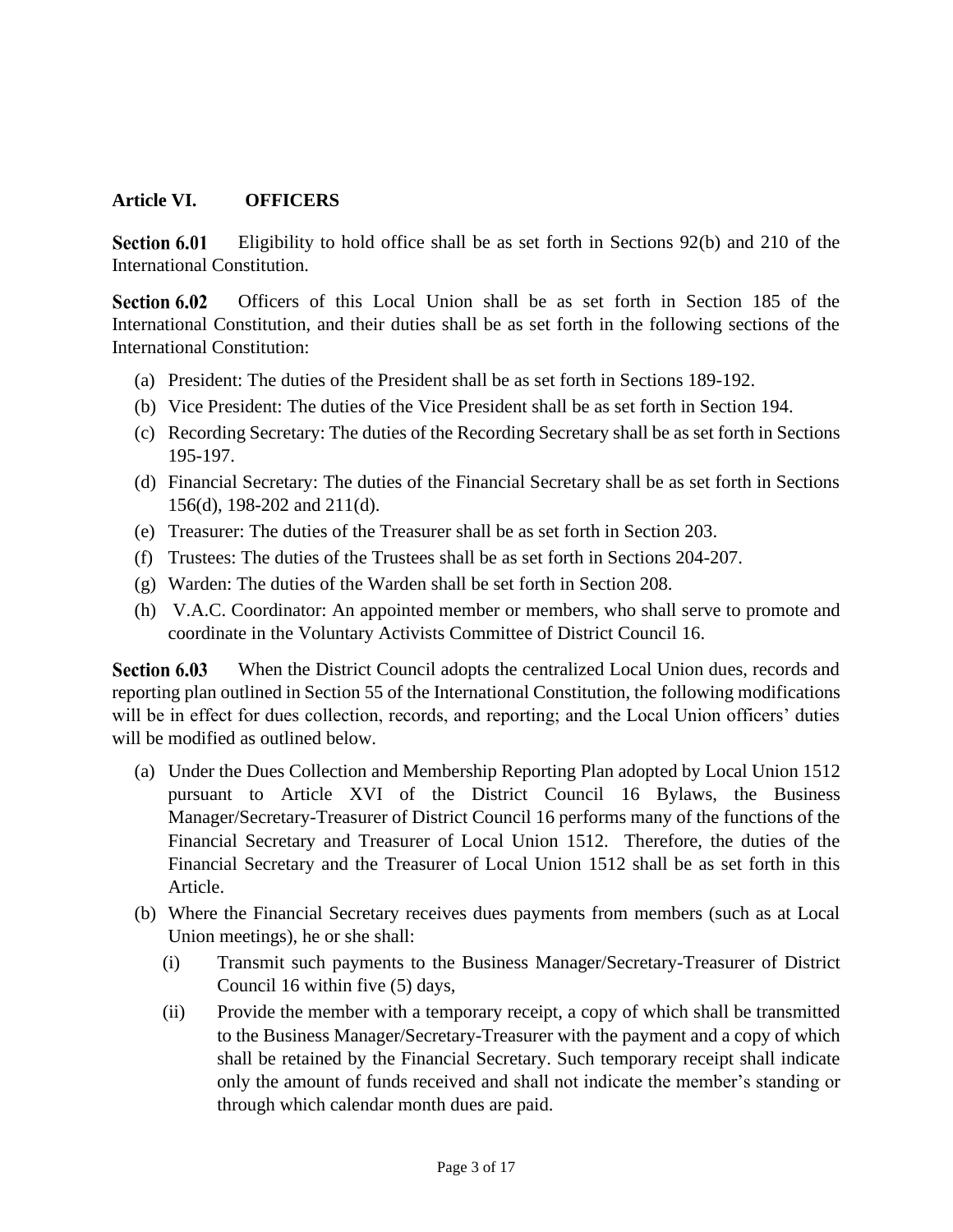- (c) The Financial Secretary shall retain copies of all reports and information received on a monthly basis from the Business Manager/Secretary-Treasurer of the District Council. At each membership meeting, the Financial Secretary shall deliver a report to the membership, which shall include the following information:
	- (i) The gross receipts of the Local Union in the prior month,
	- (ii) The net receipts of the Local Union, along with the amounts of all per capita deductions made by the Business Manager/Secretary-Treasurer of District Council 16 and any other deductions,
	- (iii) The overall membership of the Local Union, with the gain or loss in membership in the prior month noted,
	- (iv) The number and names of members on application and those initiated,
	- (v) The number and names of members suspended and reinstated, and
	- (vi) The names and number of clearance cards deposited and issued.
- (d) The Treasurer shall retain copies of all reports and information received on a monthly basis from the Business Manager/Secretary-Treasurer of District Council 16. At each membership meeting, the Treasurer shall deliver a report to the membership, which report shall include the following information:
	- (i) List all deposits made to the Local Union account, if any,
	- (ii) A copy of the Local Union cash disbursements journal, if applicable,
	- (iii) A list of all payments from the District Council made on behalf of the Local Union, from the funds collected by the District Council for the Local Union.
- (e) Notwithstanding anything to the contrary in this Article, the Financial Secretary, the Treasurer and all other Local Union officers shall comply with all provisions of the Plan, as amended from time to time by the General Secretary-Treasurer.
- (f) The Financial Secretary shall perform the Financial Secretary duties outline in Section 156(d) and 211(d) of the General Constitution from information provided the Financial Secretary by the Business Manager/Secretary-Treasurer of the District Council.
- (g) The Local Union shall use the IUPAT Integrated Membership Systems (IMSe) computer systems or other system approved by the General Secretary-Treasurer for dues collection, member records, and member activity.

#### **Article VII. DELEGATES**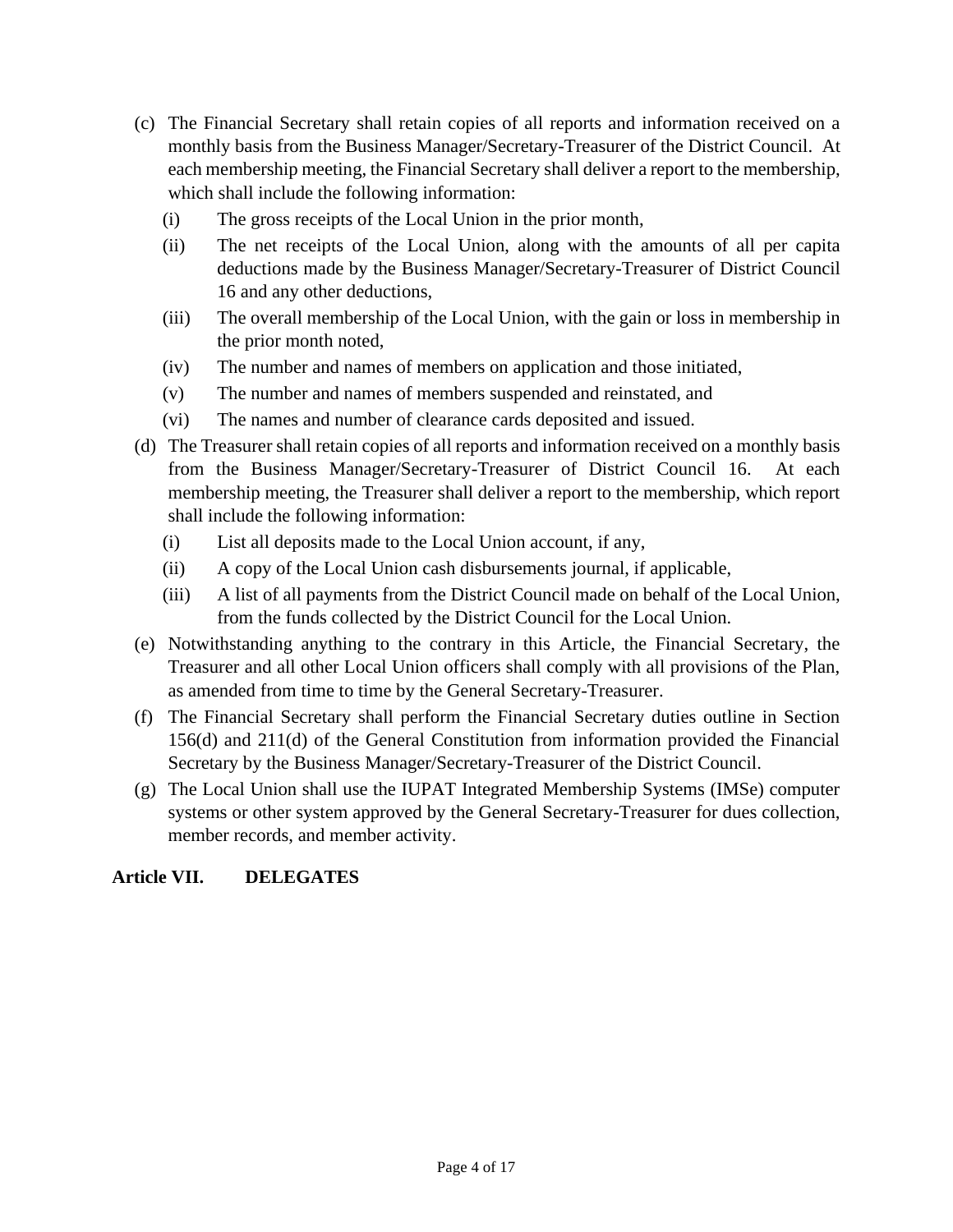Section 7.01 All delegates (other than delegates to the General Convention and those serving as delegates to central bodies, which are appointed by BM/STs) shall be elected at the June elections in accordance with Article XI of these Bylaws.

Section 7.02 Members of Local Union 1512 who become Business Representatives, or Organizers of District Council 16, shall be an automatic Delegate to; District Council 16, all Conferences, Conventions (except the IUPAT General Convention), District Council 16, all State and Local Central Bodies, and Building and Construction Trades Councils.

#### **Article VIII. EXECUTIVE BOARD**

**Section 8.01** The Executive Board of this Local Union shall be as set forth in Section 185(c) of the International Constitution, and shall be composed of the President, Vice President, Recording Secretary, Financial Secretary, Treasurer, three (3) Trustees, and a Warden.

**Section 8.02** Duties of the Executive Board:

- (a) To enforce the laws of the Local Union between meetings.
- (b) To handle all matters delegated to the Executive Board by the members voting at regular or special called meetings.
- (c) To review all requests for donations, investigate the same and submit its findings and recommendations for membership action.
- (d) The Executive Board shall be vested with the authority of recommendation only, unless otherwise specifically authorized by the Local Union membership voting at a regular or special called meeting. However, in the period between meetings the Executive Board shall be authorized to act for the Local Union in cases of emergency, subject to review at the next regular meeting.
- (e) To serve as the strike committee of the Local Union.

#### **Article IX. COMPENSATION OF OFFICERS DELEGATES AND COMMITTEE MEMBERS**

#### **Section 9.01** Officers:

- (a) President: \$150.00 per Executive Board and Regular or Special Called meeting attended not to exceed \$300.00 per month.
- (b) Vice President: \$75.00 per Executive Board and Regular or Special Called meeting not to exceed \$150.00 per month.
- (c) Recording Secretary: \$150.00 per Executive Board and Regular or Special Called meeting attended not to exceed \$300.00 per month.
- (d) Financial Secretary: \$150.00 per Executive Board and Regular or Special Called meeting attended not to exceed \$300.00 per month.
- (e) Treasurer: \$100.00 per Executive Board and Regular or Special Called meeting attended not to exceed \$200.00 per month.
- (f) Trustees: \$75.00 per Executive Board and Regular or Special Called meeting attended not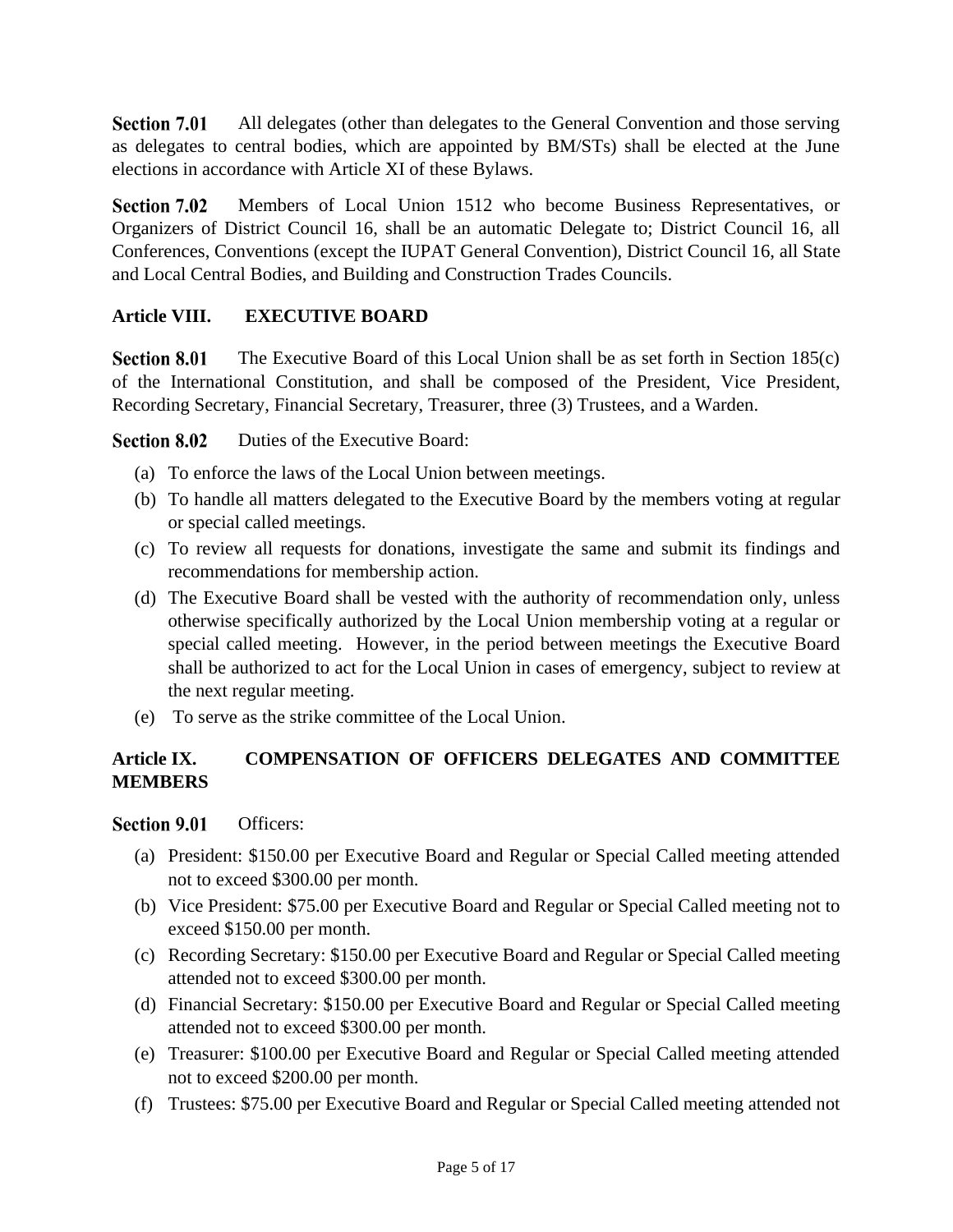to exceed \$150.00 per month.

- (i) Trustees are not to receive any compensation until they have fulfilled their duties as outlined in Section 6.02(f).
- (g) Warden: \$75.00 per Executive Board and Regular or Special Called meeting attended not to exceed \$150.00 per month.
- (h) V.A.C. Coordinator: Coordinator(s) will be compensated \$25.00 per Union meeting attended. This compensation is contingent upon the reports of V.A.C. actions to the Executive Board and the General membership meeting.

If an officer is a full-time employee of District Council 16, they shall not receive any compensation for performing the duties of a Local Union officer. If an officer fails to attend a regularly scheduled or special called meeting (either Executive Board or Local Union), they will forfeit any compensation for that month. Additionally, any officer asked to fulfill the role of another officer who receives higher compensation (i.e., Vice President filling in for the President or the Treasure filling in for the Financial Secretary) will receive the higher of the two (2) compensation rates.

#### **Section 9.02** Delegates:

- (a) To District Council: \$50.00 per meeting attended. Compensation is contingent on report to the body of meeting attended. If required to travel, there shall be a daily per diem expense of \$100.00 plus any lost wages (straight time) and reimbursement of reasonable travel expenses. This compensation is not applicable for full-time salaried Business Representatives or employees of District Council 16.
- (b) To Conventions, Conferences, etc.: Delegates elected and/or appointed by this Local Union to attend conventions, conferences, etc., shall in addition to wages lost (straight time) receive the actual cost of reasonable travel, reasonable hotel room, and the amount of \$100.00 per day expense money. Under extenuating circumstances, additional daily expense may be granted by the District Council. This compensation is not applicable for full-time salaried Business Representatives or employees of District Council 16.
- (c) To Central Bodies and Building Trades Councils: \$25.00 per meeting attended. Compensation is contingent on report to the body of meeting attended. If required to travel, there shall be a daily per diem expense of \$100.00 plus any lost wages (straight time) and reimbursement of reasonable travel expenses. This compensation is not applicable for fulltime salaried Business Representatives or employees of District Council 16.

**Section 9.03** Committee Members: Compensation for Committee members shall be set by the Executive Board prior to the appointment of such committees. This compensation is not applicable for full-time salaried Business Representatives or employees of District Council 16.

#### **Article X. BONDS**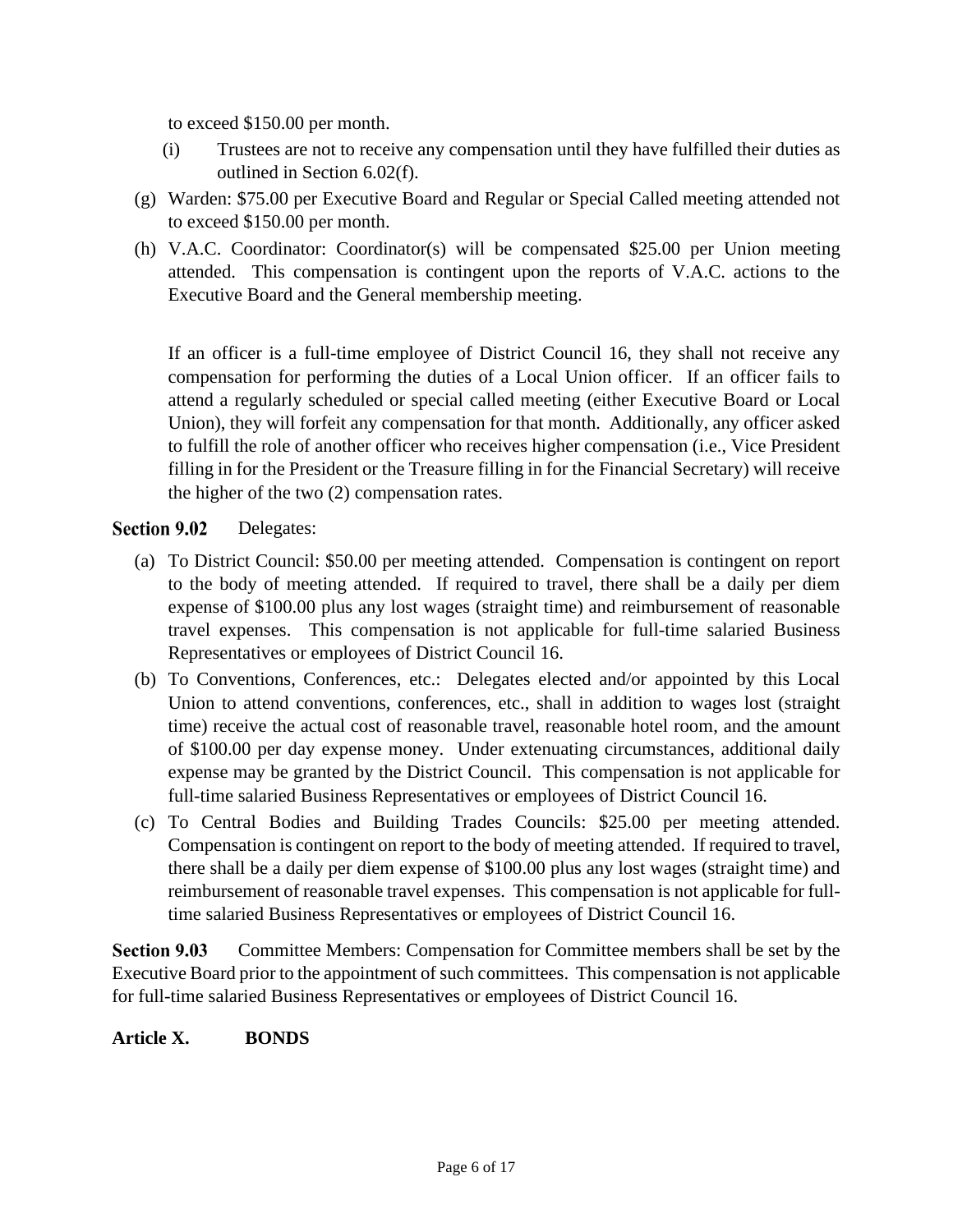Section 10.01 Officers of Local Unions shall be bonded in accordance with Sections 60(b) and (c) of the International Constitution and as required by law.

#### **Article XI. ELECTIONS**

Section 11.01 Elections shall be held under the procedures and provisions as set forth in Sections 209-212 of the International Constitution.

**Section 11.02** The election of Local Union Officers and delegates to District Councils shall be held at the last meeting in June, and nominations for the same shall be held at the last meeting in May, as per Section 209(a) of the International Constitution. Delegates to the District Council shall be elected to a four (4) year term. Local Union officers shall be elected to a three (3) year term.

**Section 11.03** Delegates to the General Conventions of the International shall be elected as set forth in Section 29 of the International Constitution.

#### **Article XII. VACANCIES**

Section 12.01 Vacancies occurring among the officers shall be filled in accordance with Sections 215 and 216 of the International Constitution.

#### **Article XIII. DUES, FEES, AND ASSESSMENTS**

Section 13.01 Dues:

- (a) Dues shall be as follows:
	- (i) All Regular and Apprentice Members shall pay dues of \$38.00 per month if eligible for the International Union's Death Benefit and \$36.00 per month if not eligible for the International Union's Death Benefit.
- (ii) All Industrial Members shall pay dues of \$26.00 per month.
- (iii) Contractor members will pay the maximum allowable dues rate, per Section 93 of the International Constitution, or twice the amount of Regular over-the-counter dues, whichever is less.
- (iv) Life Membership fees shall be in accordance with Section 99 of the International Constitution.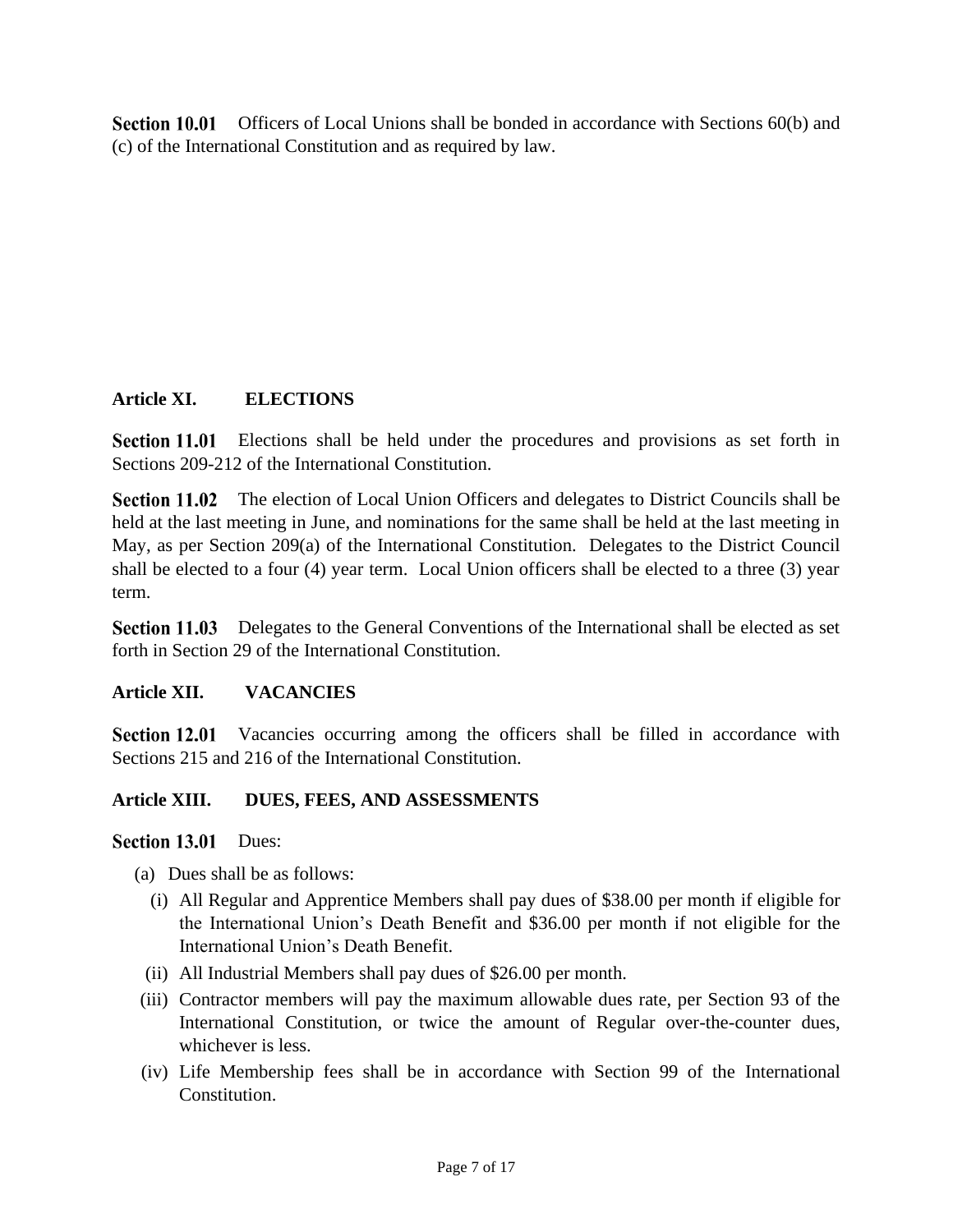- (v) Dues shall increase by the amount of any increase in the per capita and Death Benefit payment due to the International Union; such amount shall be rounded up to the nearest dollar, and such increase shall be effective the date the increase in the payments due to the International Union becomes effective, provided that, the Executive Board may waive this automatic increase, in whole or part, in any year it determines the increase is not needed.
- (vi) Quarterly dues payments are due on or before the 20th day of the first month of the quarter.
- (vii) Starting June 1, 2021 Per Capita Dues payments will be administered through a member portal on "pay my dues" at [www.dc16iupat.org,](http://www.dc16iupat.org/) payments via check/money order may be mailed to District Council 16 at 2705 Constitution Dr., Livermore, CA 94551 or through authorization of funds in your crafts Vacation/Holiday Fund.
- (b) Quarterly Working Cards shall be obtained in accordance with Section 120 of the International Constitution. All members must secure their current Quarterly Working Card (and/or electronic dues card) by the  $20<sup>th</sup>$  of the first (1<sup>st</sup>) month of the current quarter. Any member failing to secure a current working card (and/or electronic dues card) shall be subject to removal from the job. It shall be the duty of each member to keep their Working Card (and/or electronic dues card) in their possession and determine that each payment to the Local Union is correct. A member's last dues receipt/Working Card (and/or electronic dues card) shall be deemed sufficient notice of arrears, and no further notice shall be required.
- (c) Administrative Processing Fees: There shall be no initiation fees for membership in this Local Union. New members/candidates and apprentices shall be charged an Administrative Processing Fee in accordance with the provisions set forth in Sections 93 and 94 of the International Constitution.

Section 13.02 Clearance Cards: Clearance Card fees and rules shall be as set forth in Sections 234-246 of the International Constitution.

Section 13.03 Assessments: Assessments can only be levied in accordance with Section 93 of the International Constitution.

- (a) The Local 1512 Member Benefit and Local Union Defense Fund is established to aid members who may be locked out or on strike, who are in distress, who support the Union through picketing, bannering, or some other organizing activity, or to provide its members with union apparel, insignia, or plaques of commemoration and any other defense of the Union on behalf of its members. The Fund shall be governed by the following rules:
	- (i) Every working member paying Local 1512 Member Benefit Fund dues check off shall become eligible for benefits from the fund. Members must be in good standing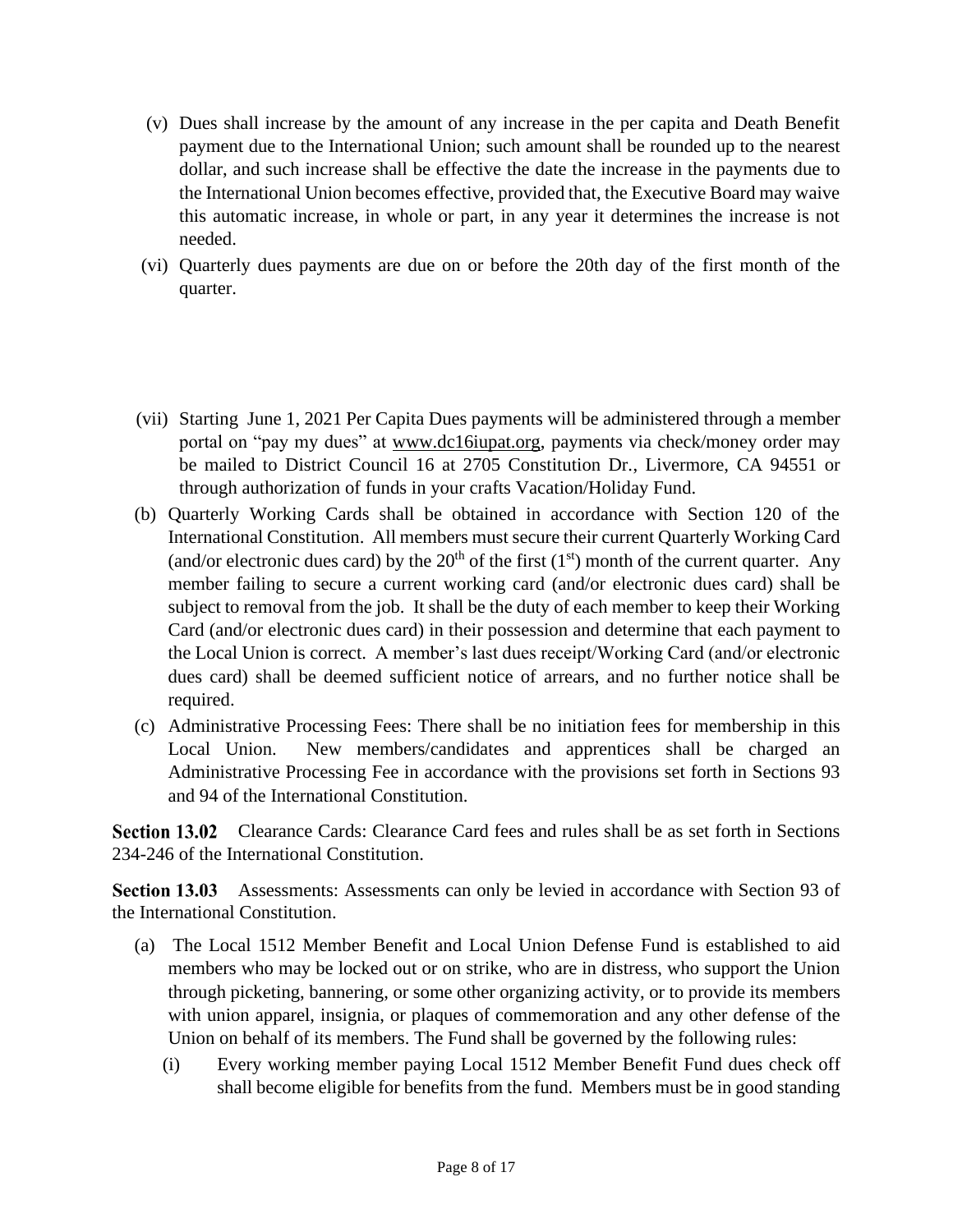and in accordance with these Bylaws to be eligible for benefits from the fund.

- (ii) \$0.10 of the Taxable Net Wage of a Journeyman shall be allocated for the purpose of funding the Local 1512 Member Benefit and Local Union Defense Fund.
- (iii) In order to establish this fund and ensure its financial stability no monies shall be paid from one (1) year of the ratification of these Bylaws.
- (iv) A member who, by sickness or accident, is unable to work at the trade may apply to the Executive Board for temporary assistance to be known as sick dues.
	- a. Qualifications for such dues shall be set as follows. A Member must:
		- i. Present a statement signed by a certified medical doctor stating the length of time he or she may be disabled.
		- ii. Have dues paid through the current month.
		- iii. Have been a member of Local Union 1512 no less than one (1) year immediately prior to request.
		- iv. Present a record (number of hours) of their past six (6) months employment.
	- b. The Executive Board may request additional information needed to ensure that the member requesting said Sick Dues is unable to work.
	- c. The Executive Board may request updated information as to the member's qualification for Sick Dues at any time during illness.
	- d. The Local Union will pay an amount equal to the current dues. No other assessment will be included.
	- e. Sick Dues shall be paid on a month-to-month basis and will be limited to a period of no longer than six (6) months for any one member.
	- f. Under extenuating circumstances, the Executive Board may extend Sick Dues beyond six (6) months, not to exceed one (1) year. Beyond one (1) year must be approved by majority vote of the members present at a union meeting.
- (v) The eligibility of all claims shall be determined by the Executive Board.
- (vi) The Financial Secretary will give a financial and activity status report of this fund during his/her financial report to the membership at the regular union meetings each month.
- (vii) Defense of the Union is defined as related expenses for pickets, including but not limited to mileage, attorney fees, supplies including promotional items/events, donations, and other necessary payments on behalf of the defense/promotion of the Union and its membership.
- (viii) Meals for the Local 1512 Executive Board and Regular Union Meetings will be paid for from this fund.
- (ix) Any fine or assessment on a member shall be placed into this Fund.
- (x) All holiday parties, summer picnics, or any other approved membership events will be paid for through this fund.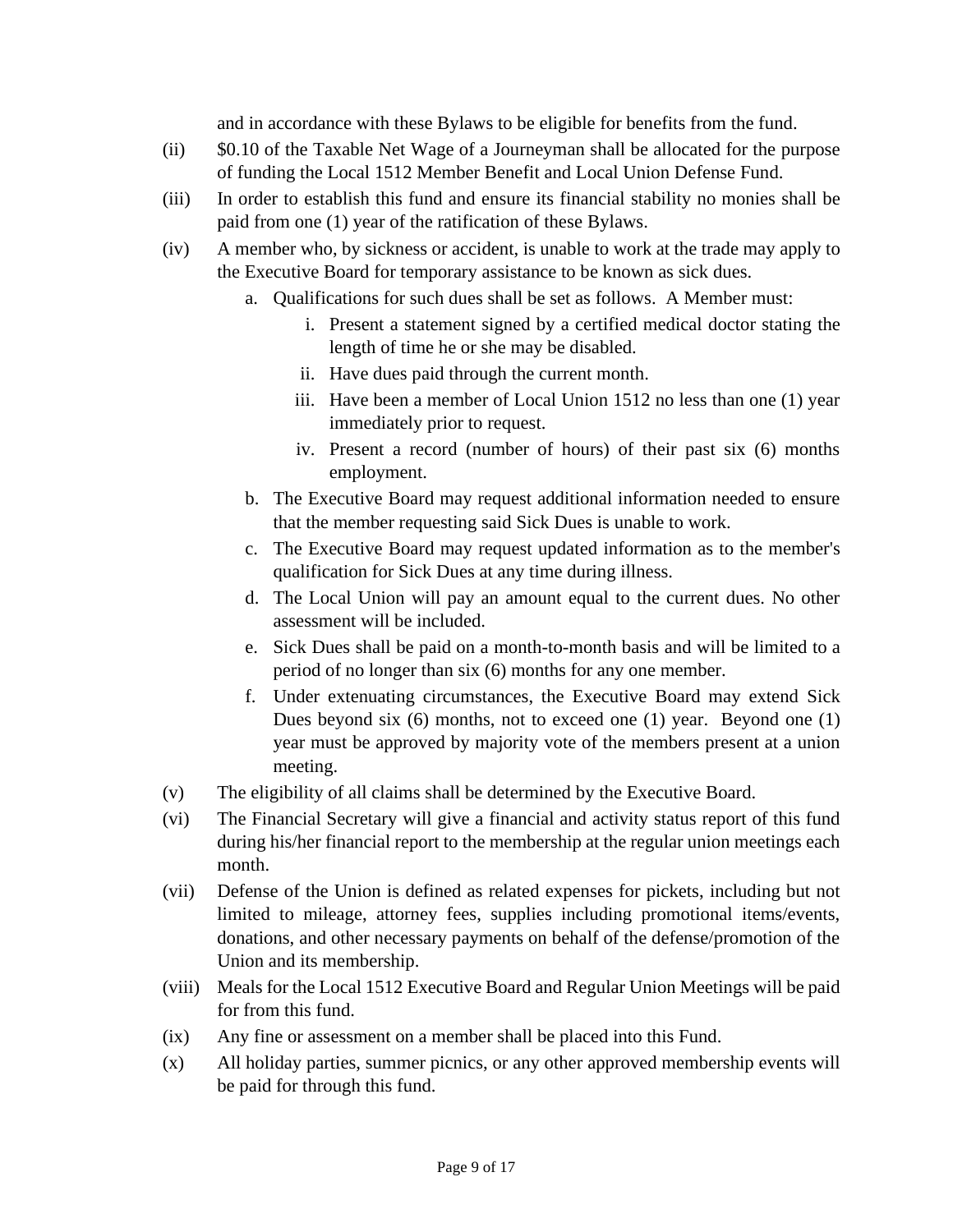- (xi) A member who contributed to this fund shall not be deemed to have any vested interest in the benefits payable under this fund. A member shall only be entitled to benefits per the eligibility rules and only to the extent there are assets in this fund to pay benefits.
- (b) Any member who pays dues or other payments by check/credit card and the check/credit card payment is returned to the Union by the bank (for any reason) shall pay a handling fee of \$25.00 and thereafter, that member must pay local union dues or other payments by cashier's check or money order.

#### Section 13.04 Funds:

- (a) International Union Death Benefit Fund. The International Union's Death Benefit Fund is governed by Sections 283-285 of the International Constitution, and the rules and regulations of the fund. Members should refer to the pamphlet "Rules and Regulations covering the Death Benefit Fund and the former Death and Disability Fund."
- (b) All monies due the International Union for per capita tax, Administrative Processing Fees or application fees, Death Benefit Fund payments, reinstatements, clearance card fees, life membership fees, and supplies shall be forwarded to the General Secretary-Treasurer immediately after the close of the month, along with required reports. Remittances must be made by express or post office money order, check or bank draft payable to the IUPAT.
- (c) Should a majority of the Trustees doubt the accuracy of any bill from the General Secretary-Treasurer, the Local Union shall pay the same under protest, and such protest shall be the first business taken up by the General Executive Board at their next meeting.
- (d) Each month the Local Union shall hold in its treasury, as a standing appropriation to be forwarded to the General Secretary-Treasurer, a sum equivalent to its monthly per capita tax, Death Benefit Fund obligations, IUPAT Local Union and District Council Pension Fund payments and all other payments that must be made to the International Union as required by Section 177 of the International Constitution. Such required payments shall be made prior to allowing other expenditures.
- (e) The funds and property of a Local Union may only be used for such purposes as are specified in the International Constitution, the District Council Bylaws, these Bylaws, and as approved by a majority of the Local Union members present at a meeting at which the question is presented. Recurring and fixed expenses may be authorized by a single vote of the membership. Local Union's shall not make any non-per capita tax expenditures in excess of \$5,000.00 without prior written approval of the District Council Business Manager/Secretary-Treasurer.
- (f) On no consideration shall money from the Local Union Treasury be loaned or donated to members (strike, lockout and regularly established sick benefits excepted), provided that the Local Union may levy an assessment upon the membership to provide funds to relieve distress among members totally disabled from earning a living on account of injuries or sickness incurred while working at the trade. Before any such assessment is levied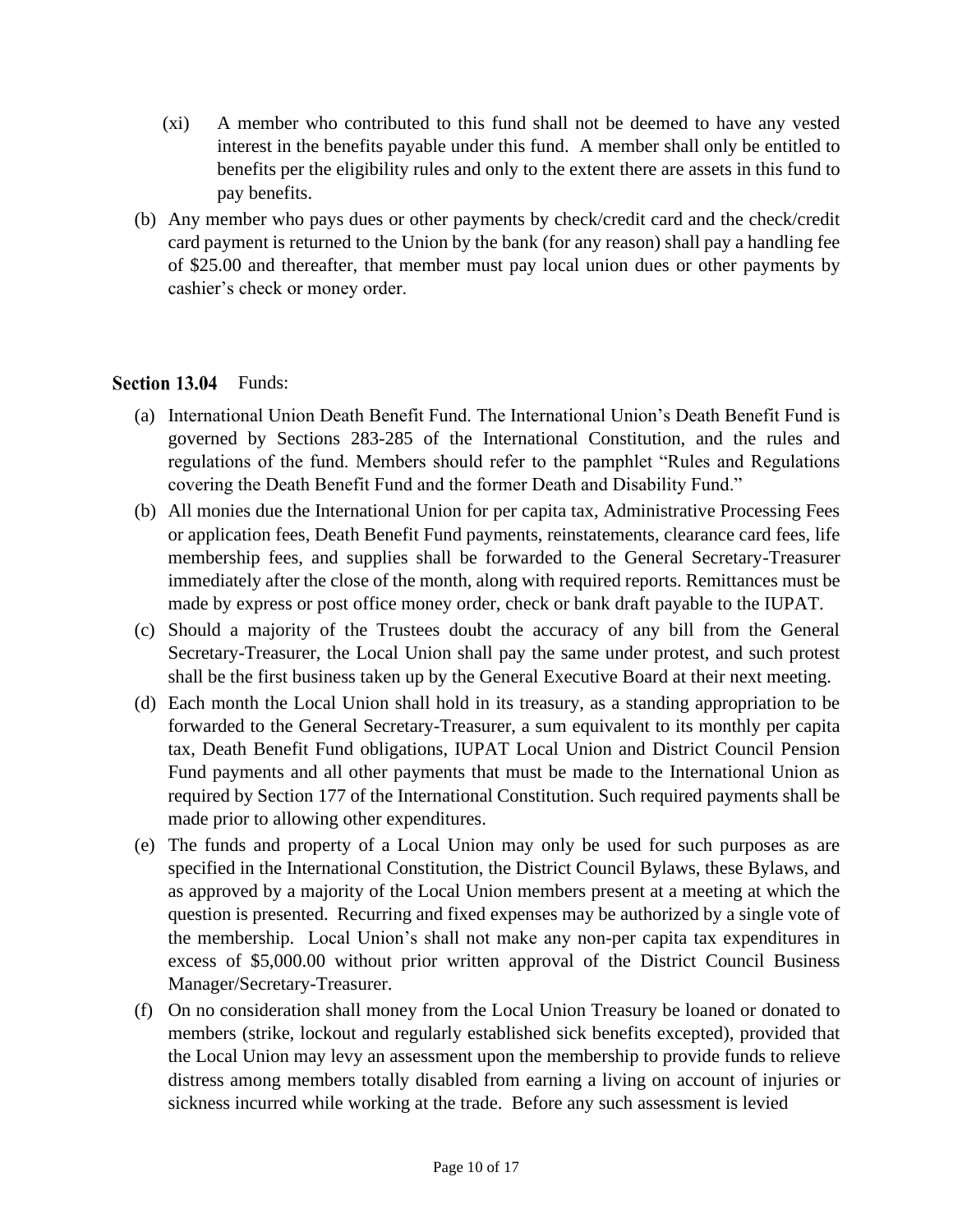- (i) All members shall be notified by mail that the proposed assessment will be considered at the next meeting, and
- (ii) The majority of members present and voting must approve the assessment in a secret ballot vote.
- (g) Life Insurance Fund:
	- (i) All members can elect life insurance coverage in the amount of the current benefit as per the Guardian Life Policy #G-404481. This insurance is paid by the Local Union with funds collected from Members on an annual basis.
- (ii)
- (iii)
- (iv) Each year a communication will be sent out to all members informing them of the open enrollment period for the Local Union's Death Benefit. The communication will also request payment if the member elects to participate in the Local Union's Death Benefit.
- (v) Payments must be submitted to the Local 1512 office in the form of a check or money order.
- (vi) To be eligible for this benefit, members must pay the full year of premiums by the date specified in the communication referenced to in  $13.04(g)(ii)$ . If the member does not pay the premium by the date specified, the member will not have coverage for that calendar year and would have to wait until the next open enrollment period. New members or rejoining members shall be given the opportunity to pay a prorated rate when joining.
- (vii) In the event the member goes dropped he/she may request to be refunded the remaining premium amount for that calendar year.
- (viii) Death benefits and exclusions shall be as provided for in the policy, available to each member upon request.
	- (ix) Accidental death and dismemberment insurance (24-hour coverage). In addition to life insurance, benefits for accidental death and for loss of one or more eyes, hands, or feet.
	- (x) The Financial Secretary will give a financial and activity status report of this fund during his/her financial report to the membership at the regular union meetings each month.
- (xi) If participation in the program be deemed unfeasible by the Local 1512 Life Insurance Fund Committee. The Committee shall have the ability to recommend to the general membership that the program be dissolved. Termination of the program shall be voted on by the membership at a special call meeting. If the membership terminates the life insurance program, there shall be a payout to members who have contributed. The payment will come from the member benefit fund and follow the schedule bellow.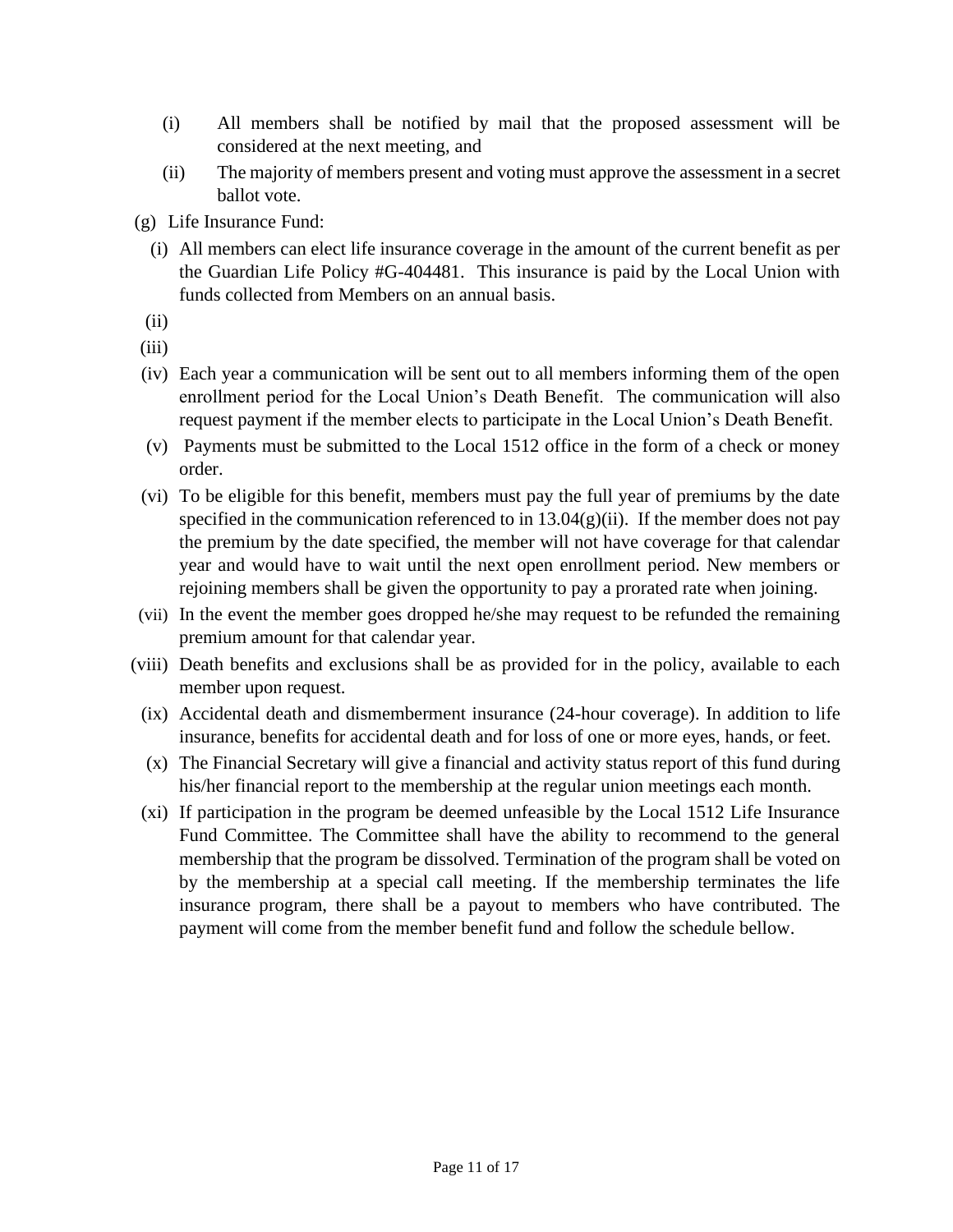12 months to 5 years: \$500.00 5 years to 10 years: \$1,000.00 10 years to 15 years: \$1,500.00 15 years to 20 years: \$2,000.00 25 years and over: \$3,000.00

The number of years will be calculated through the International Union of Painters and Allied Trades. The payout will go to the deceased member's beneficiary that is listed on the beneficiary card on file at the Local Union.

#### **Article XIV. MEETINGS**

**Section 14.01** Regular Meetings: The regular meetings of this Local Union shall be held on a monthly basis on the second  $(2<sup>nd</sup>)$  Tuesday at the Floor Coverers Local 1512 Union Hall. Meetings will be called to order promptly at 6:00 P.M.. The Executive Board may change the date, time, or place of a regular meeting with 15 days' notice to all members.

Section 14.02 Special Meetings: Special meetings of this Local Union may be called by the President as he or she deems necessary. Special meetings shall also be called as required by Section 191 of the International Constitution.

Section 14.03 Quorum: A quorum for a membership meeting shall consist of seven (7) members, provided that five (5) members shall constitute a quorum if the Local Union's membership is fewer than 25 members.

Section 14.04 Members' Rights: Members in attendance at meetings shall have the right to express their views, arguments or opinions upon any business properly presented before the meeting, subject to these Bylaws and the rules and regulations adopted by the Local Union pertaining to the conduct of meetings, but no member in exercising such rights shall evade or avoid his or her responsibility to the organization as an institution or engage in or advocate any conduct that would interfere in the Local Union's performance of its legal or contractual obligations, or conduct him or herself in an unruly, or boisterous manner.

Section 14.05 Recording Devices: No member shall be permitted to use recording devices during any portion of any meeting in the Local Union.

Busine**ss** Representative(s) assigned to Local 1512 shall be at large guest(s) at **Section 14.06** all Executive Board Meetings.

**Section 14.07** To address states of emergency(s) there may be times for the need of remote/virtual meetings to conduct essential business. Modes of said meetings must be approved by the BM/ST.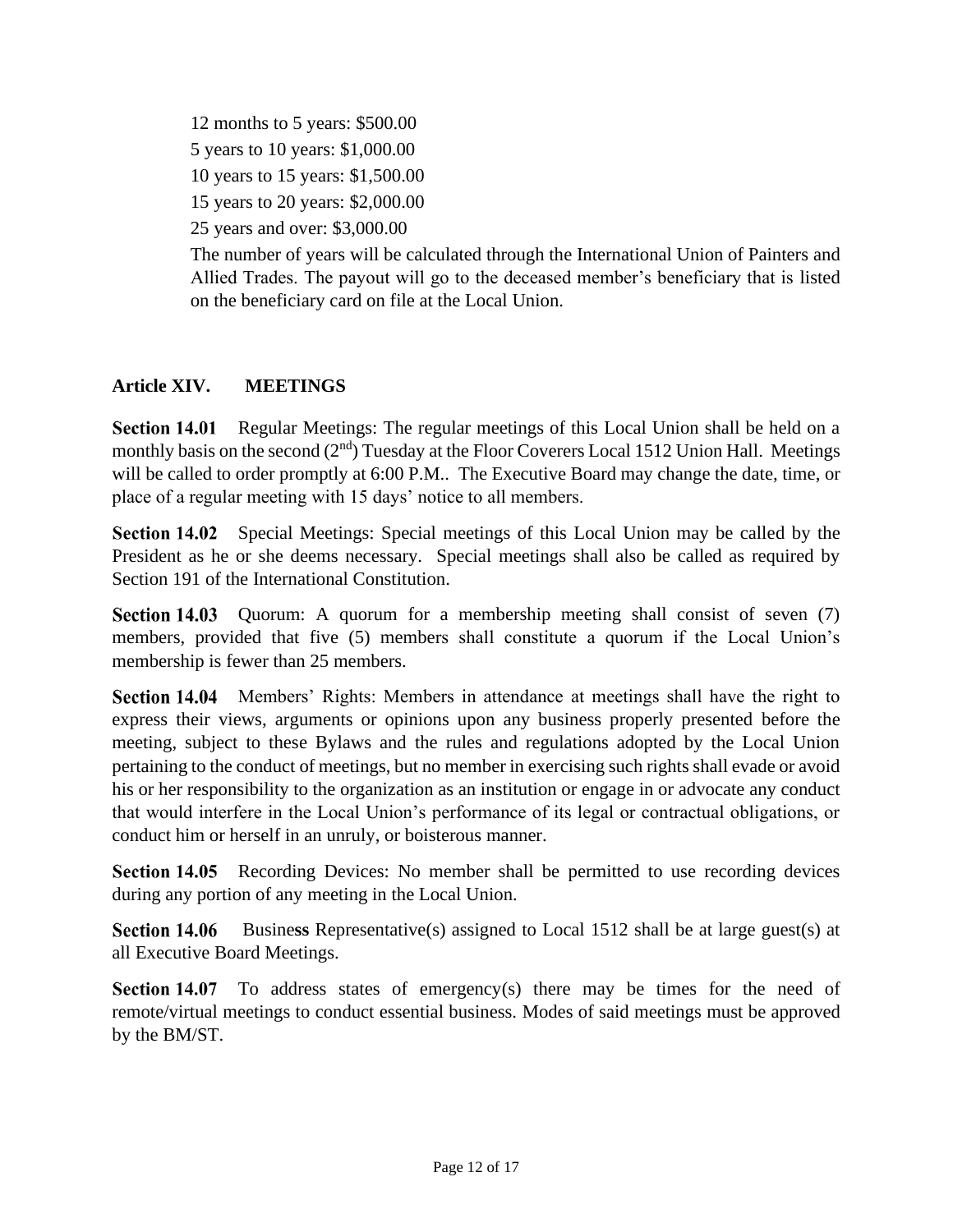#### **Article XV. COMMITTEES**

Section 15.01 There shall be a standing Bylaws Committee whose duties and functions shall be as set forth in Section 169(b) of the International Constitution.

Section 15.02 The Local 1512 Member Benefit and Local Union Defense Fund Committee: The Local 1512 Member Benefit and Local Union Defense Fund Committee shall by appointed by the presiding officer of Local Union 1512 and the duties of the Member Benefit and Local Union Defense Fund Committee shall be as described in Article XIII Section 13.03(a) of these Bylaws.

Section 15.03 The Local 1512 Life Insurance Fund Committee: The Local 1512 Life Insurance Committee shall by appointed by the presiding officer of Local 1512 and the duties shall be described in Article XIII Section 13.04(g) of these Bylaws.

Section 15.04 The Local Union 1512 Strike Committee shall be as outlined in 8.02 (e) of these Bylaws.

#### **Article XVI. CONTRACTORS**

Section 16.01 An employer is one who, in relation to any corporation, company, partnership, firm or other business entity, is a substantial owner, partner, officer, director, incorporator, managerial employee, supervisor (as defined by the National Labor Relations Act or Provincial law) or in a permanent, policy-making position.

#### Section 16.02 Eligibility

- (a) Employers shall be eligible for membership, but they must comply with the trade rules and working conditions of the locality in which the work is performed, must, insofar as is consistent with applicable federal and state, provincial and/or territorial laws, hire only members of this International Union, and must pay themselves and all their employees the wages and benefits established by the applicable area collective bargaining agreement.
- (b) No employer shall be eligible or permitted to hold office, serve on an executive board, act as delegate, vote on any question pertaining to hours, wages, benefits or conditions of employment, vote at elections of officers, delegates, or attend meetings at which contract proposals are discussed or voted on or at which the nomination or election is held for any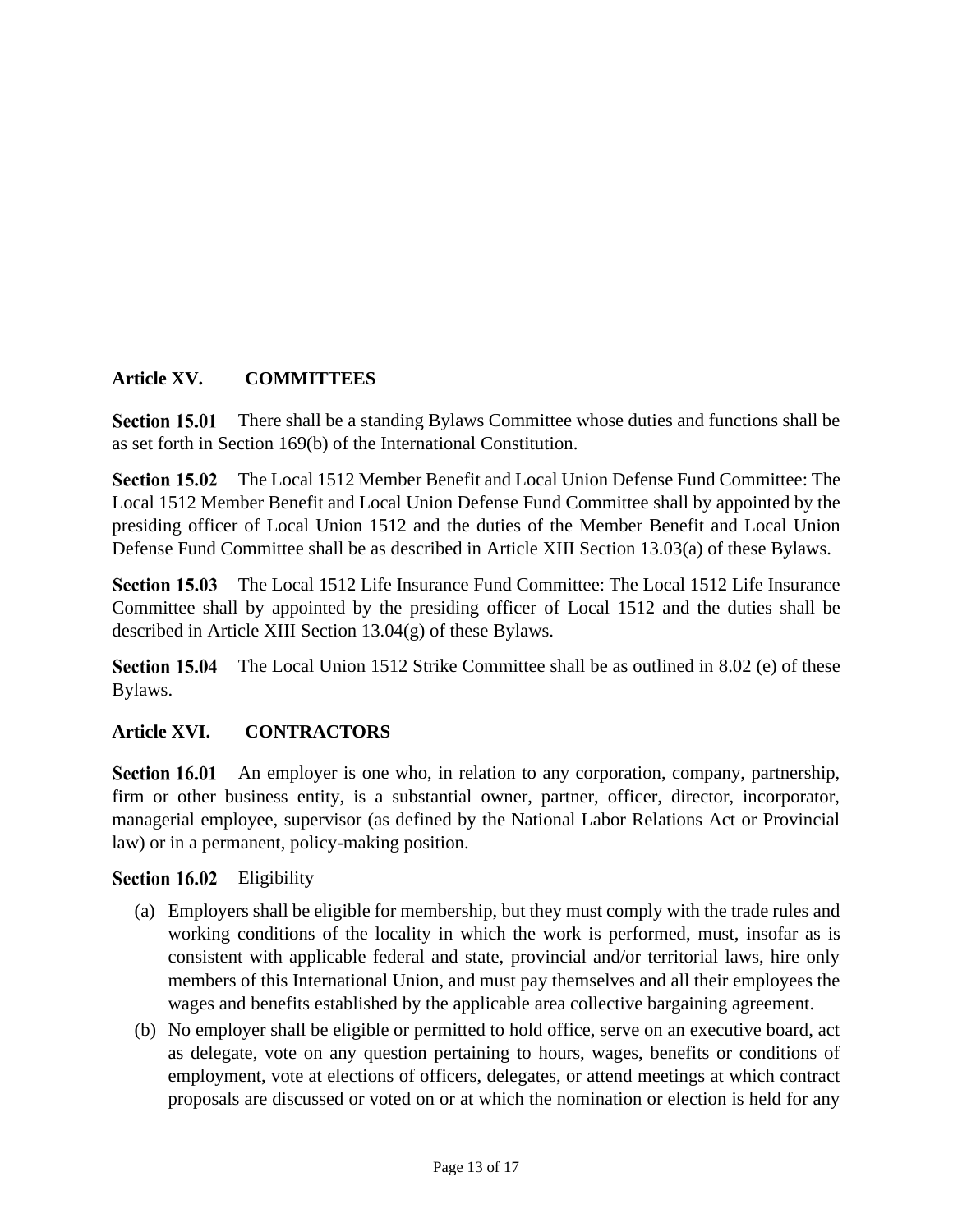elected position.

#### **Article XVII. MEMBERSHIP**

Section 17.01 An applicant is considered a member when the applicant meets all the requirements as set forth in the International Constitution.

Section 17.02 A member may lose his or her good standing in the organization by suspension or expulsion or other disqualification for membership, after appropriate proceedings consistent with the provisions of the International Constitution, or by non-payment of dues as provided in Sections 117-118 of the International Constitution.

Section 17.03 A member who loses his or her good standing status because of his or her failure to pay dues or other obligations as required by the International Constitution and these Bylaws, but who has not been expelled from membership, may reinstate his or her good standing for the purpose of attending Local Union meetings and voting at elections, by paying all delinquent dues and other financial obligations prior to such meeting and election as provided in Section 119 of the International Constitution. Expelled members may be reinstated only in accordance with Section 272 of the International Constitution.

Section 17.04 Resignation from membership is governed by Section 121 of the International Constitution.

Section 17.05 Members' Responsibility:

- (a) Every member by virtue of membership in this Local Union is obligated to adhere to and follow the terms of these Bylaws, the District Council Bylaws and the International Constitution with respect to the members' rights, duties, privileges and immunities conferred by them and by statute. Each member shall faithfully carry out such duties and obligations and shall not interfere with the rights of other members.
- (b) Every member authorizes the District Council to act as his or her exclusive bargaining representative with full and exclusive power to execute agreements with his or her employer governing terms and conditions of employment and to act for the member and have final authority in presenting, processing and adjusting any grievance, difficulty or dispute arising under any collective bargaining agreement or out of the member's employment with such employer in such manner as it deems within its discretion to be in the best interests of the District Council. The District Council and its officers, and agents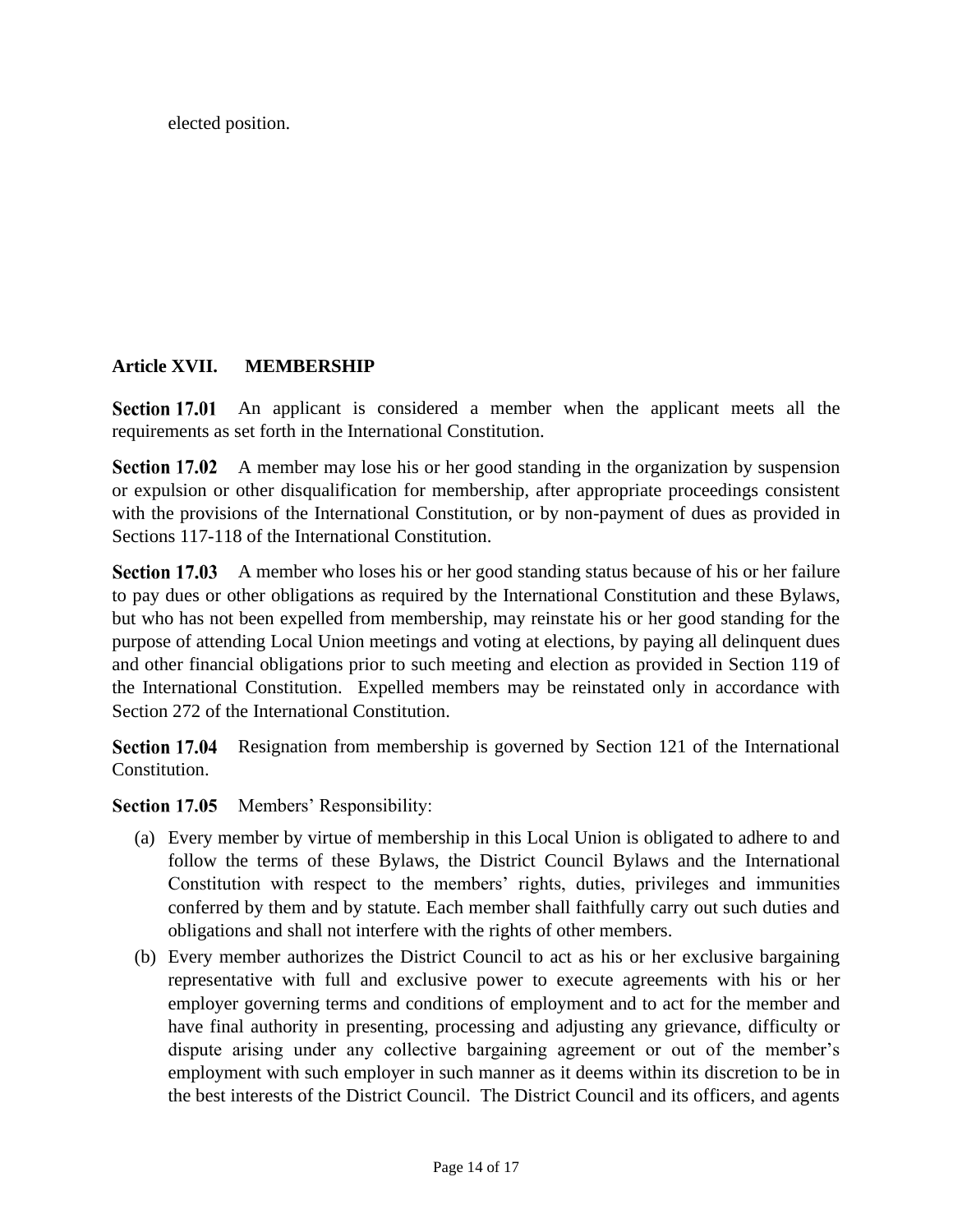may decline to process any such grievance, complaint, difficulty or dispute, if in their sole discretion and judgment, such grievance, complaint or dispute lacks merit or that such action would not be in the best interests of the District Council.

- (c) No member shall interfere with the elected officers or representatives of the International Union, the District Council or this Local Union in the performance of their duties. Each member shall when requested, render such assistance and support in the performance of such duties as may be required by them, provided that this does not interfere with their individual rights as members. Each member shall adhere to the terms and conditions of pertinent collective bargaining agreements and shall refrain from any conduct that would interfere with the International Union, District Council or Local Union's performance of its legal or contractual obligations.
- (d) Every member shall be required to assist the International Union, the District Council and this Local Union, as well as their officers and representatives, by engaging in picketing, hand billing, salting and other organizing activities and attending education and training, as directed by the International Union, the District Council or the Local Union officers. No charges shall be filed or processed against any member for his or her decision to accept employment with an approved, targeted non-signatory employer for the purpose of organizing.
- (e) All new members of this Local Union shall attend a new member orientation class offered by the District Council within ninety (90) days of being initiated.

## **Article XVIII. GENERAL RULES**

**Section 18.01** The Members of this Local Union will observe and follow all work rules and hiring hall dispatch procedures as provided for in the Collective Bargaining Agreement and/or District Council 16 Bylaws.

**Section 18.02** It shall be the sole responsibility of each member, who is unemployed and wishes to make themselves available for work, to notify their Local Union of such and place their name on their Local Union's Out-of-Work List. The Local Union's Out-Of-Work List shall include the member's name, classification, current telephone number and the date the member placed his or her name on the List. It shall be the sole responsibility of each member, who wishes to continue being available for dispatch and have their name remain on their Local Union's Out-of-Work List, to check in with their Local on the first (1st) working day of each month during normal business hours. Members who do not check in on the first (1st) working day of each month shall have their names removed from their Local Union's Out-of-Work List.

#### **Article XIX. CHARGES AND TRIALS**

**Section 19.01** All charges preferred by members of this Local Union shall be referred to the District Council Trial Board for disposition and shall be processed in accordance with the International Constitution.

#### **Article XX. EXHAUSTION OF REMEDIES**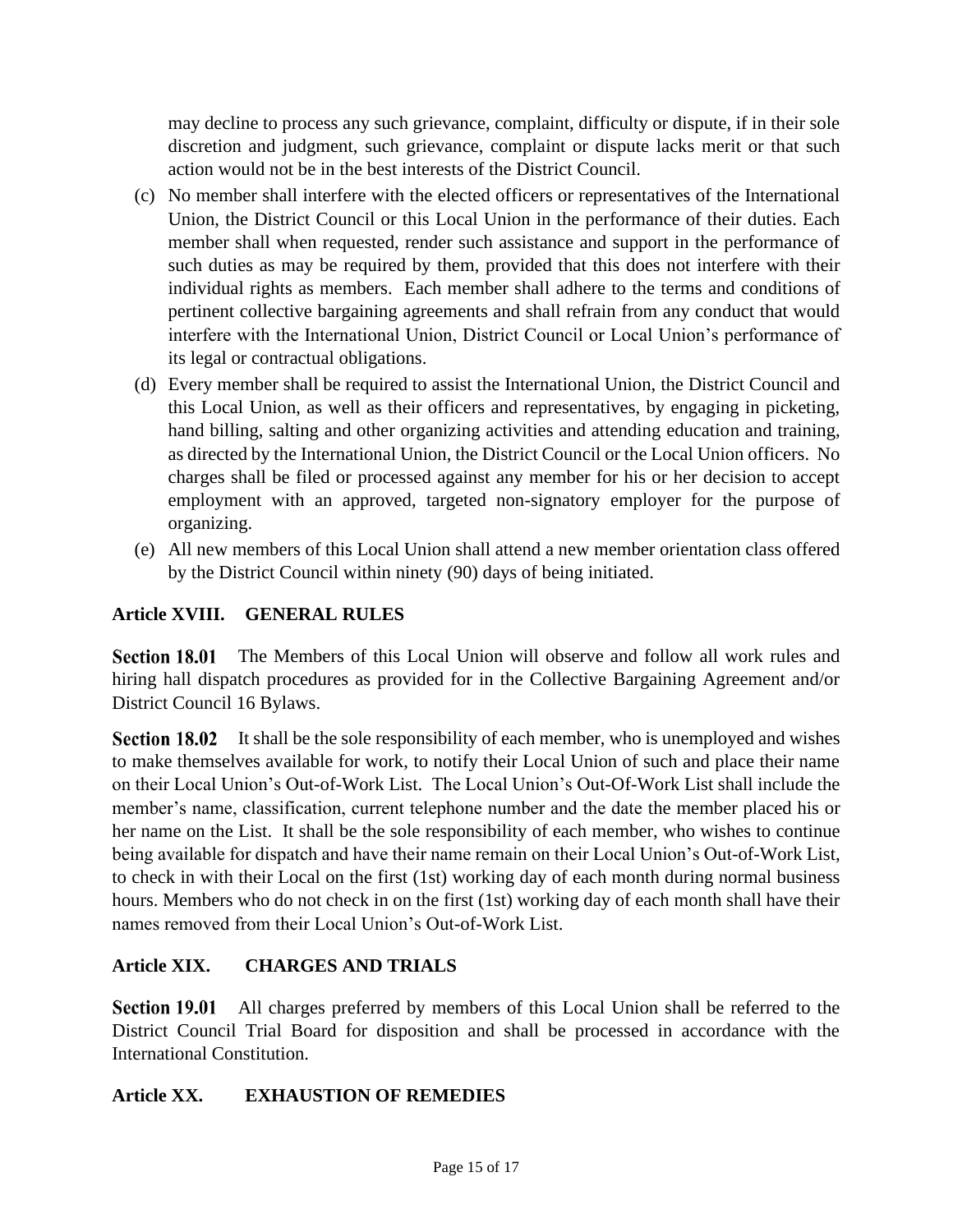**Section 20.01** No member or officer shall resort to any court or agency until all forms of relief and avenues of appeal, as provided by the International Constitution, have been exhausted, unless otherwise provided by statutory law.

#### **Article XXI. PROPERTY**

**Section 21.01** The funds and property of the Local Union shall be governed by Sections 179- 181of the International Constitution.

Section 21.02 No property of the Local Union, and no property in the possession, custody or control of this Local Union or any of its officers or employees, and no property held in trust, express or implied, which was created or established by this Local Union and whose primary purpose is to provide benefit for the members of the Local Union or their beneficiaries, shall be given, contributed or donated, either directly or indirectly, to aid or assist, or be expended in behalf of, any seceding, dual or antagonistic labor organization, nor to any Local Union which is in violation of the International Constitution.

#### **Article XXII. AGENCY**

Neither this Local Union, nor any of its officers or employees, has any power to make any representation, contract, or agreement, nor to incur any liability, which shall be binding upon the International Union without the written consent of the General President or his designee. Neither this Local Union, nor any of its officers or employees has been authorized or empowered to act as an agent of the International Union and shall not be deemed to be an agent of the International Union unless expressly authorized in writing by the General President or his designee to act in that capacity.

#### **Article XXIII. AMENDMENTS**

Section 23.01 Any amendment to these Bylaws shall be done in accordance with the procedure set forth in Section 169 of the International Constitution.

#### **Article XXIV. STANDING RULES FOR UNION MEETINGS**

Rules for the conduct of Local Union meetings are contained in the "Order of Section 24.01 Business for Local Unions" and in "Parliamentary Rules and Ritual" set forth in the International Constitution.

#### **Article XXV. INTERNATIONAL UNION CONSTITUTION**